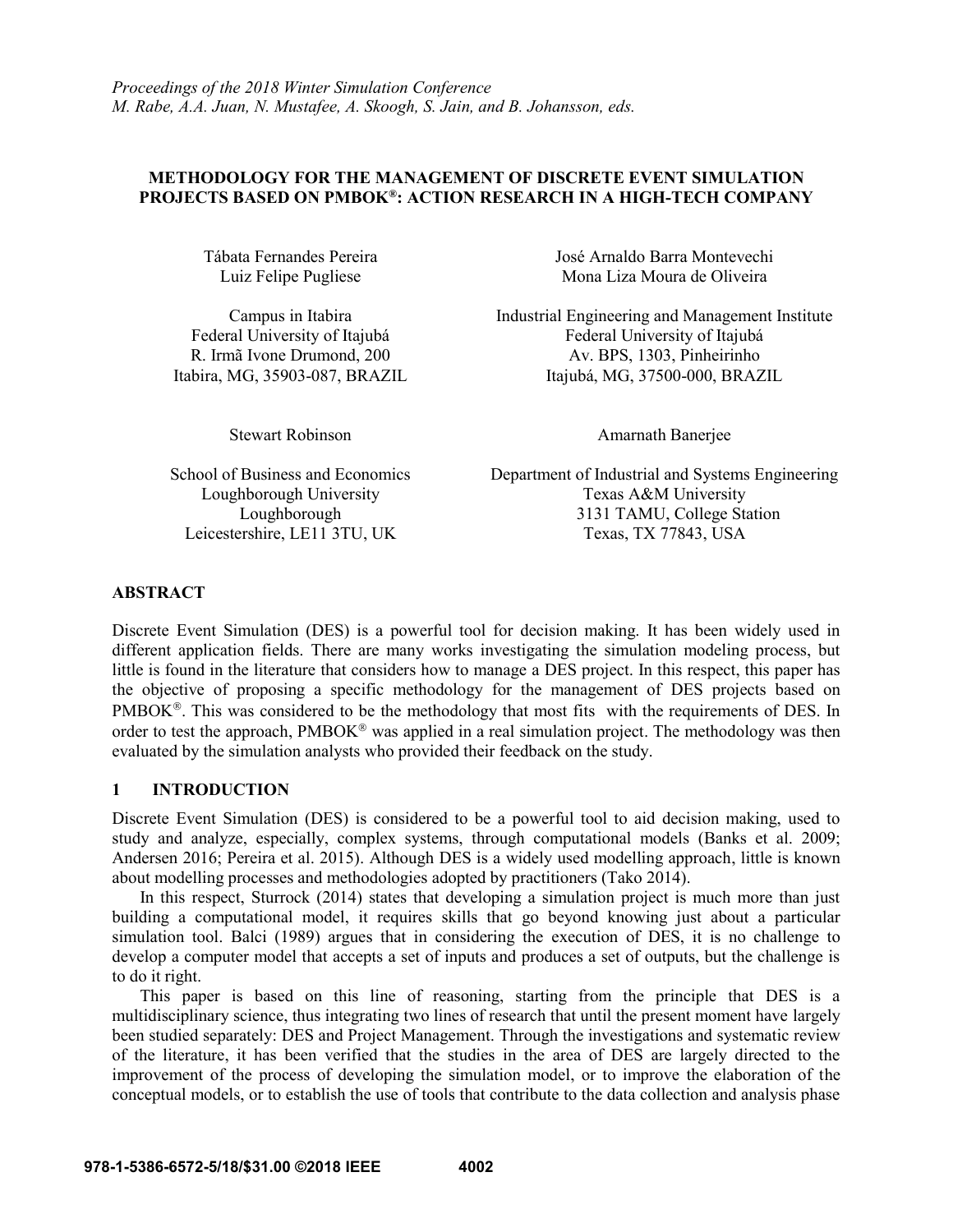of the model. However, when considering the management of simulation projects, a gap has been identified in the literature. A bibliometric study was carried out in this field and only a few articles were found that allude to the use of project management in the simulation. These were not directly addressing the problems associated with project management and DES, and this paper intends to explore this area.

In addition to this finding from the literature, another significant point that was considered was that simulation projects are complex, large, and have a large amount of data, which makes them difficult to manage, consequently impacting their ultimate success (Balci 1989; Christensen et al. 1999; Sadowski and Grabau 1999; Skoogh and Johansson 2008). Balci (2011) stated that conducting large-scale complex modeling and simulation (M&S) projects continues to pose significant challenges for M&S engineers, project managers, and sponsoring organizations.

Considering this approach, this paper aims to propose a specific methodology for the management of DES projects based on the concepts of Project Management. In order to achieve this objective, an Action Research approach was taken by applying a project management methodology to a real simulation case in a high-tech company. As a result, the simulation methodology could be tested, evaluated and developed.

Our perspective is that Project Management might be useful for DES projects in helping to improve their management. This article is divided into six sections. The first section contextualizes the research topic. The second section gives a brief definition of the main topics of interest in this article which are DES and Project Management. Section three presents the research method used to develop the paper. Section four shows the application of the Action Research. Section five explores the results. Finally, section six exhibits the final conclusions and suggestions for future work.

### **2 LITERATURE REVIEW**

#### **2.1 Project Management (PM) in Discrete Event Simulation (DES)**

As stated by Pereira et al. (2015), DES projects can be divided into three main phases which are: Conception, Implementation, and Analysis. The first phase, Conception, is responsible for the identification of the objectives of the simulation project, the definition of the system that will be studied, identification of the people involved in the process, construction of the conceptual model, validation of the conceptual model, data collection, as well as the timing, deadline and cost issues. At the second phase, Implementation, the main objective is to translate what was defined in the conceptual model into a computational model by using a specific simulator or language. From the data collected in the previous phase, it is possible to build the computational model. The model needs to be verified and validated through a range of tests, for example, a statistical test comparing historical data with the simulation data. Finally, at the third phase, Analysis, the analyst needs to prepare the experiments and scenarios to be investigated. So, based on what was defined at the beginning in the objectives step the analyst can use the computational model to determine how to achieve the study's objectives. This could be to increase productivity, to reduce waste or to reduce cost.

Among the few articles found in the literature discussing the management of DES projects, there are some authors who have presented some tips and advice for simulation analysts in order to help them to avoid some common mistakes during the development of simulation projects. These authors explore these recommendations based on their own experience over time in executing projects.

One of this articles is presented by Sturrock (2014). He discusses a lot of points that an analyst should be aware of in a simulation project. One point that he explores in his paper is the management of the project. According to the author, the analyst needs to manage the project and should not allow the project to manage him/her. A project that is completed just after the decision is made is of little value! It is part of an analyst's job to manage the simulation project so that it provides valuable insight in a timely fashion. All simulations are an approximation. Although a close approximation generally provides more accurate results, a rougher approximation can still provide valuable insights. If there is insufficient time to do the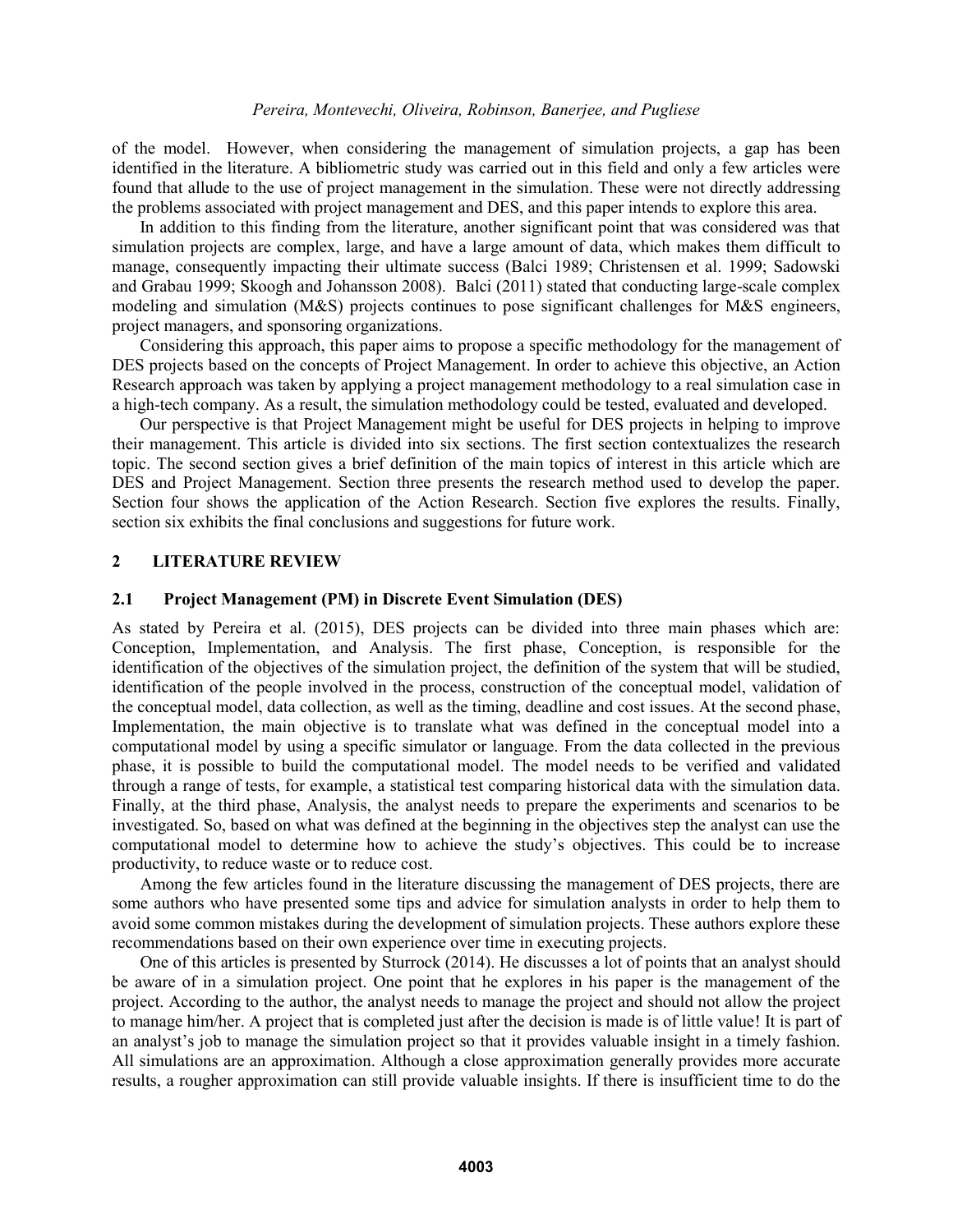entire project well, then select a subset or a rougher approximation that you can do well in the time allotted. This should be reflected in the assumptions and simplifications of the functional specification.

Sturrock (2014) says that simulation is often a process of discovery. The analyst will gain knowledge as he/she goes from describing the system to the early simulation results. Often this new information may move the study in new directions. A certain amount of agility is appropriate in responding to such needs; however, too much agility can prevent project completion. At such times, the analyst must take the difficult step of telling the stakeholders "no" and deferring such requests to a later project phase. While no one likes to hear the word no, most stakeholders would prefer an honest no to a misleading yes. It is good to budget the time so that the important tasks will be completed and only then allow the project to explore some unanticipated directions.

Along the same lines, Hugan (2014) proposed a practical look at simulation project management. In his article, he has also shared advice for simulation analysts to help them achieve success in their projects. Hugan (2014) highlights the need for project boundaries. He says that simulations come in all shapes and sizes. As part of defining the scope of the modelling efforts, boundaries must be established to show where the model will start and stop with respect to the real world system. If the analyst is modelling a manufacturing facility, these boundaries might be the dock doors that supply raw materials and ship finished goods. If the analyst is modelling part of a manufacturing process, the boundaries could be the inbound and outbound materials for a specific department. By declaring the boundaries of the model, it helps avoid confusion in the project scope. For instance, the customer will not think that the analyst is modelling the trucks leaving the supplier's facility if the boundaries are clearly defined.

Balci (2011) proposed a discussion of how to successfully conduct large-scale modelling and simulation projects. He argues that a large-scale M&S application development requires many areas of expertise including simulation modeling methodology, software engineering, statistics, systems analysis, project management, and problem domain-specific knowledge. So, the simulation project manager needs to take care that appropriate people are selected to work on the project in order to ensure it is completed successfully.

Sturrock (2014) and Hugan (2014) identify several other points that could contribute to mistakes in a simulation project. These include the need to manage expectations, project completion, sign-off of the specification, understanding of the system, functional specification, data collection, documenting sources, relying on the specification, model structure, methods of validation, presentation of the results, documenting the path, use of video, model specification life-cycle, and controlling the scope.

Balci (2011) also discusses other important points for managing simulation projects, such as problem formulation, requirements engineering, conceptual modeling, architecting, design, implementation, integration, experimentation, presentation, certification, storage, and reuse. Also, these aspects are very important to be studied by analysts who are at the beginning of learning about how to perform simulation studies.

Harrel et al. (2000) identify a specific point that is important for DES projects: the projection of a new system requires more than simply identifying the system performance elements and objectives, it also requires a good understanding of how the elements of the system interact with each other and affect the overall performance of the system.

### **2.2 Project Management methodology: PMBOK**

In order to select a project management methodology for this work, interviews were conducted with some specialists in Discrete Event Simulation projects. These specialists have years of experience in developing and using simulation models. The specialists were asked what they felt was important to think about before starting a simulation project. They identified a number of points, such as:

- Signing of the contract between company and development team.
- Duration of the project.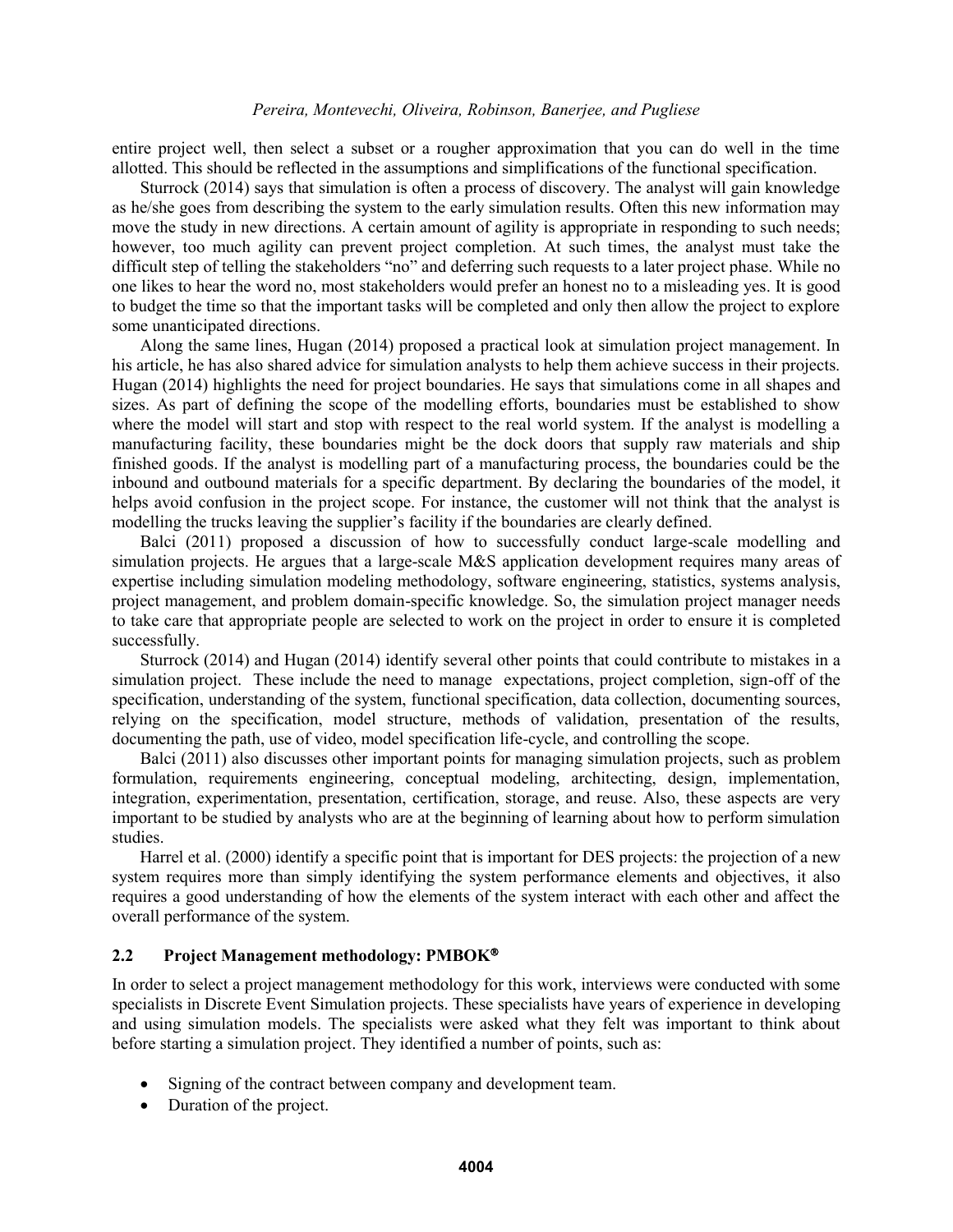- Selection of right and capable people who will work on the project.
- Total cost of the project.
- Definition of limits of the system.
- Purchase of software.
- Form of communication between members.

From these points raised by the specialists, we searched in the literature for project management methodologies that could be used to support a simulation project. The Project Management Body of Knowledge (PMBOK®) was found to potentially meet the requirements identified by the simulation experts .

According to  $PMBOK^{\circledast}$  (2013), the management processes of the project involves the study of the ten distinct areas of knowledge. Each area of knowledge represents a complete set of concepts, terms, and activities that make up a professional field, project management field or area of expertise. Project teams should use these ten areas of expertise, as appropriate, for their project. The areas of knowledge are:

- 1. Integration (identify, define, combine, unify, and coordinate the various processes and activities of the management process groups)
- 2. Scope (ensure that the project includes all the work needed to complete it successfully)
- 3. Time (manage the timeliness of the project, as it must end on the established date)
- 4. Cost (manage all project costs so that the approved budget is met)
- 5. Quality (satisfy the needs of the project, through the establishment of quality policies, objectives and responsibilities)
- 6. Human Resource (organize and manage the project team)
- 7. Communication (ensure that project information is generated, collected, distributed, stored, retrieved, and organized)
- 8. Risk (increase the likelihood and impact of positive events and reduce the likelihood and impact of negative events on the project)
- 9. Procurement (purchase products, services or results external to the project team)
- 10. Interested Parts (identify all persons, groups or organizations that may impact or be impacted by the project, analyze expectations and their impact on the project, and engage stakeholders in project decisions and implementation)

# **3 METHODOLOGY**

# **3.1 Object of study**

The object of this study is a simulation project which was developed in a manufacturing company with an external team of simulation analysts. The project was named Neotropic, with the purpose of developing computational models of two production lines, and proposing and executing improvement actions from the application of the techniques of DES and Value Stream Mapping. The company studied is located in Itajubá, Brazil, and produces electronic products composed of scanners, collectors, and tags of the brands "Sem Parar®" and "ConectCar®".

# **3.2 Action Research**

The method used for conducting this research is Action Research. This choice was due to the nature of this research in which a problem is studied in practice and a possible solution based on theory is proposed. According to Mello et al. (2012), Action Research is a strategic method in production engineering that aims to produce knowledge and solve a practical problem. This requires action, both in practice and in research, so that it will have characteristics of both routine practice and scientific research.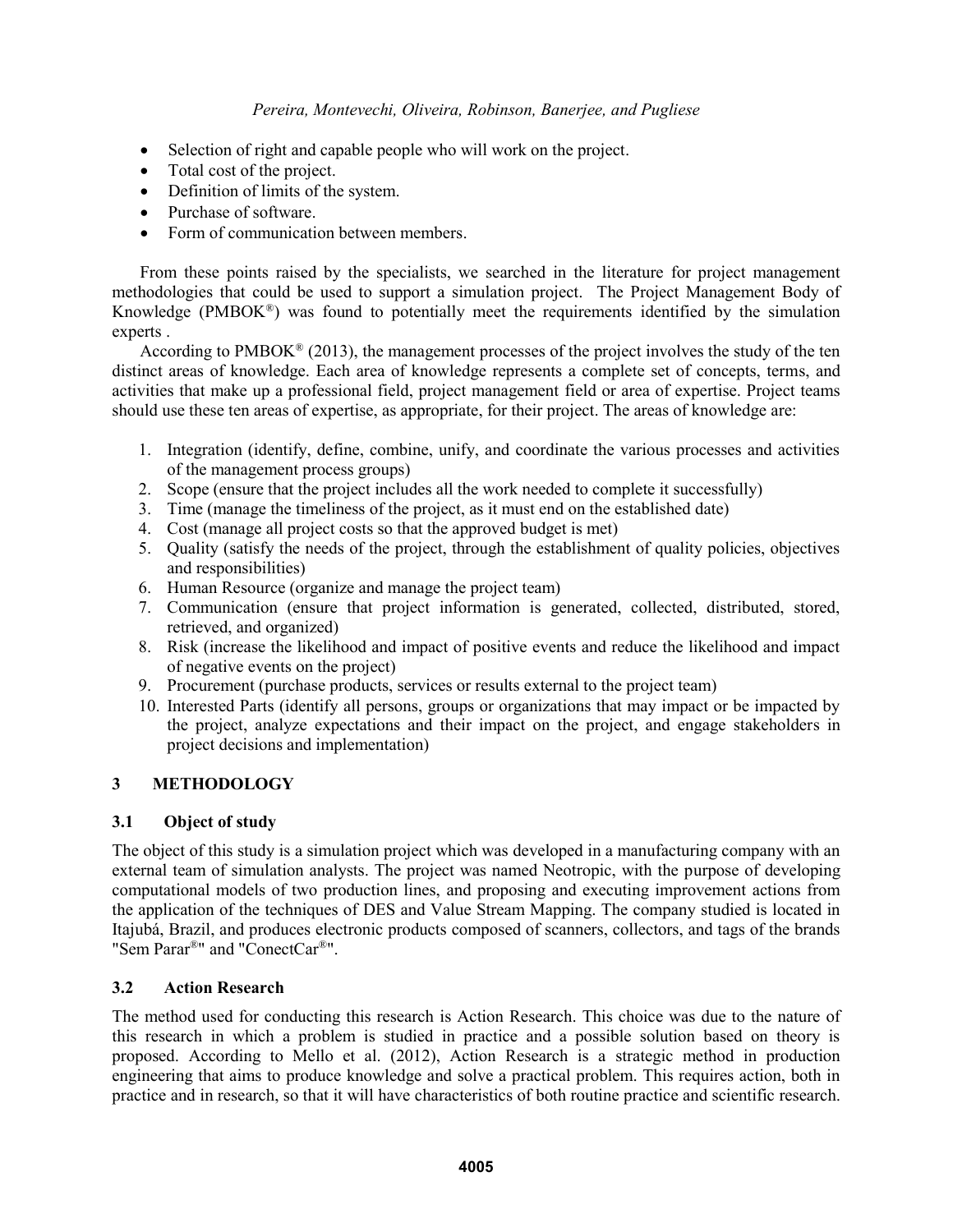For the application of Action Research in this paper we use the content and sequence constructed by Mello et al. (2012) which is composed by following steps: (1) Plan Action Research; (2) Data Collection; (3) Analyze Data and Plan Actions; (4) Implement Actions; (5) Evaluate Results and Generate Reports.

This type of research has two approaches of analysis of the results: a qualitative approach, in which the researcher seeks to understand the phenomena by observing, interpreting, and describing them (Mello et al. 2012); and a quantitative approach, in which it considers opinions and information that can be translated into numbers and analyzed statistically. It also allows the measurement of opinions, reactions, habits, and attitudes through a statistically representative sample (Peruchi 2014).

# **4 APPLICATION OF ACTION RESEARCH**

As presented in the previous section, Action Research was the method used to conduct this research. The steps are briefly described in order to give more attention to the simulation methodology proposed. So, the first step is (1) Plan Action Research. In this initial phase, the object of study was visited by the development team and the objectives of the project were defined. In addition, we investigated how the team is accustomed to managing simulation projects. Thus, we advanced to the next step: (2) Data Collection. At the same time that the development team was collecting the data to execute the simulation model, such as times, arrivals, entities, etc., information about how the project was being managed and what aspects of the ten areas of knowledge were being considered in the project were also studied and collected. Based on this collected data, we could proceed to the next step: (3) Analyze Data and Plan Actions. From the data it can be seen that the development team used all ten areas of knowledge proposed by the PMBOK<sup>®</sup> (Integration, Scope, Time, Cost, Quality, Human Resource, Communication, Risk, Procurement, and Interested Parts), however, they were not aware that what they did was actually apply knowledge of the project management area in simulation. So, taking this as a basis, it was thought to propose this specific methodology for simulation projects, which would make it clear that it is part of the simulation and part of the project management area. Thereby, by studying the concepts of the project management and by analyzing what was being done in the simulation case, the simulation methodology was proposed. This is presented in the next sub-section. In the next step: (4) Implement Actions, the methodology was applied in the simulation case so the development team could use and evaluate it. Following this the final step was to: (5) Evaluate Results and Generate Reports..

# **4.1 Methodology for Management of Discrete Event Simulation Projects**

The proposed methodology for managing DES projects follows the sequence of steps for conducting a simulation project proposed by Montevechi et al. (2010), in which it divides simulation projects into three stages: Conception, Implementation, and Analysis. and the methodology integrates the areas of Project Management and DES. The proposed methodology is depicted in Figure 1.

Following the methodology of Figure 1, we initially conduct meetings with the client to understand the objectives of the project, requirements, boundaries, definition of the system, among other initial concepts. With this in mind, the Project Charter is drawn up, in which it contains the information that was defined in accordance with the client. This term must be signed by both parties. In addition to the term, there is a Management Plan, in which more detailed issues are defined, such as: project duration, people who will be working on development, people who will be directly or indirectly involved in the project, workload and equipment to be acquired, such as simulators, software for statistical analysis and modeling, computers, timers, expenses in general, possible risks and changes, etc. These points must be deployed in the Management Plan, which must be aligned with the client and the development team. The contract then needs to be formally signed, thus initiating the development of the project.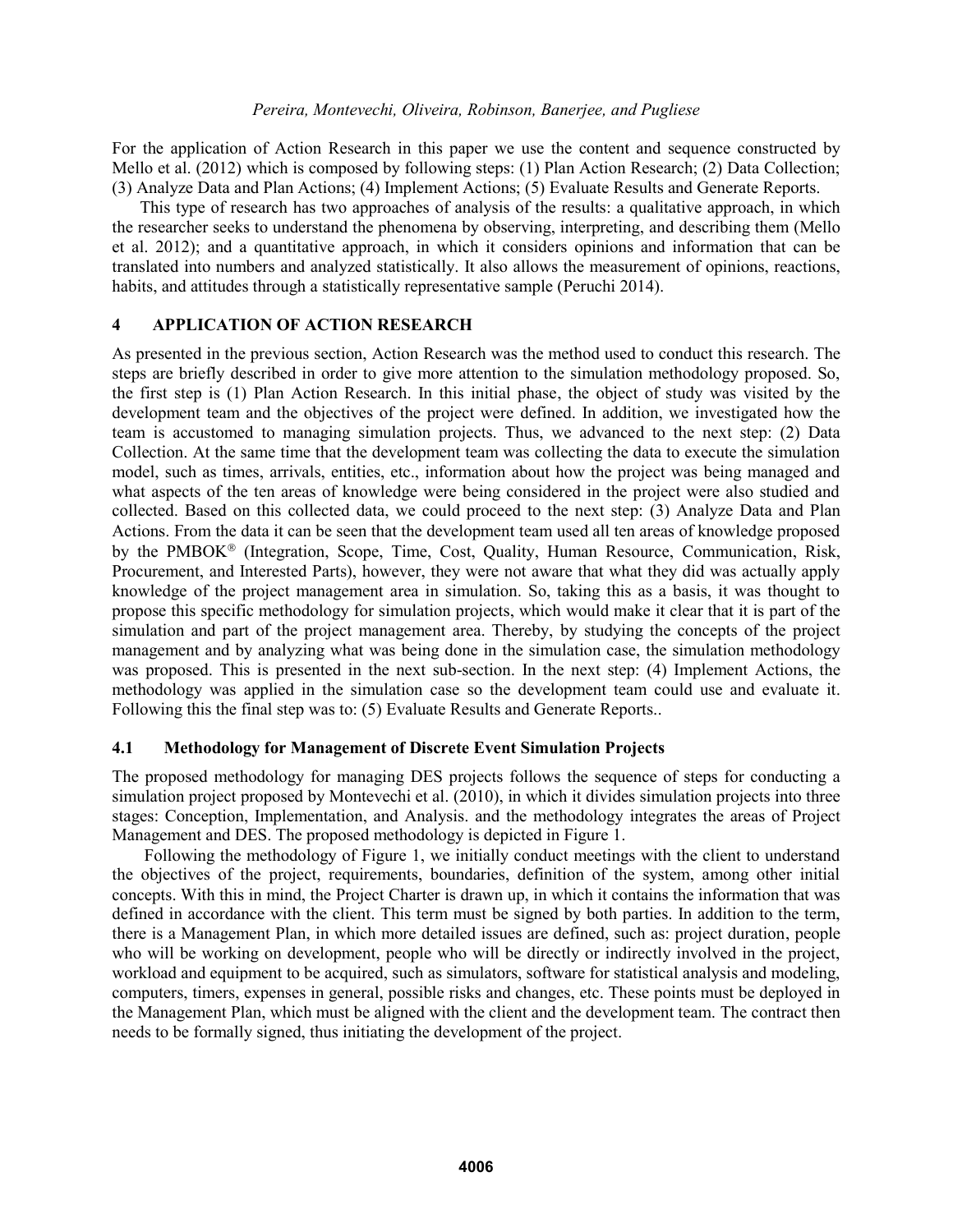

Figure 1: Methodology for the management of DES Projects.

In this phase of Conception, the Procurement area already takes place because a survey of all the materials that will be necessary to develop the simulation project and requests to purchase materials that are not available are a necessity. The materials include simulators, analysis software, and timers, . Thus, the project really begins and the conceptual model is constructed and its validation is carried out. At this moment, Interested Parties and Communication are two areas strongly related to these steps because in order to validate the conceptual model, simulation clients must ensure that the model conceptually represents reality. When the conceptual model is validated, the Quality area is employed, so in this moment the model can be used to develop the later stages. The Quality area helps to guarantee the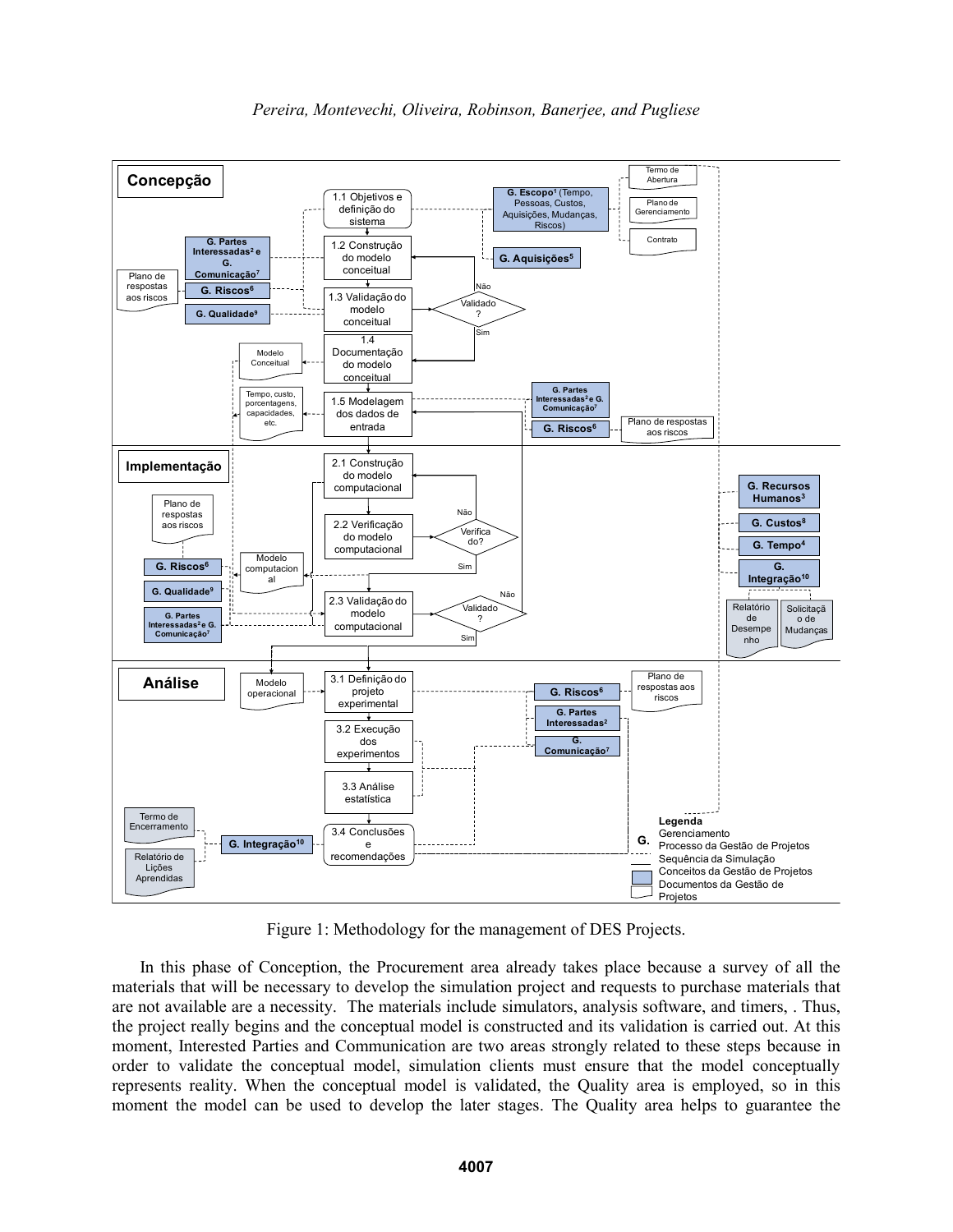model's validation. The team, in turn, does the documentation of this conceptual model, then begins the data collection stage to feed the computational model. At this moment, it is important the clients' participate and communicate among the members so that the model is appropriate for meeting the project's objectives. Finally, it should be remembered that the Risk area is an important activity because this ensures that even if a risk occurs, the project can continue. Thus, the Response Plan is the document that guides the next steps of the project.

In order to facilitate the understanding of what should be done in each stage, Table 1 is proposed, which summarizes the methodology. For each stage, items that summarize the discussion are defined. It should be remembered that for this simulation project the tools that were used were suitable for this project, therefore, the choice of these tools may vary according to the characteristics of the project under study. Thus, Table 1 serves as a basis to guide the important considerations to be taken in the management of each area of knowledge.

After the initial definitions and data collection, we follow to the next phase, Implementation, that corresponds to the development phase, in which the computational model is effectively developed. In the activities of construction, verification, and validation of the computational model, the management of Interested Parties and Communication should be considered. Besides statistical validation, it is also necessary to carry out a visual validation. This is usually carried out by means of demonstrations to the client. In this way, obtaining the validation of the computational model is the guarantee point for the DES that involves the Quality area. At the same time, there is the Risk area, which through the Risk Response Plan must be administered along with the development of the computational model.

The Human Resources, Costs, Time, and Integration areas are dimensions that must be executed throughout the project development, not only in the Implementation phase. Thus, verifying if the project is within the time and cost set are essential tasks in addition to considering the issue of people management. The Integration area also occurs at all stages, since it is responsible for making the connection between the other areas. These dimensions are monitored by the Project Manager. In the management of Integration, we suggest the use of Performance Reports and Request for changes, which can be applied as follow-up measures.

From the validated computational model, we proceed to the Analysis phase, as shown in Figure 1, in which the results of the simulation are analyzed. The development team conducts these analyses, defining the experimental design, and executing the experiments. They then conduct the statistical analyses and prepare the reports of the final results that will be delivered to the client. During these activities the Risk, Interested Parts, and Communication areas should be managed. Risk is necessary because changes can occur that impact the analysis of the results, so the team must use the Response Plan to deal with these situations.

The results are transferred to the client, that is, they must be well interpreted and there must be a good alignment and communication of both parties, so it requires the management of Interested Parties and Communication areas. Meetings may be held for the presentation of project conclusions. In the last activity of the Analysis phase, it is recommended to prepare the Closure term, which both parties sign, showing that the project was finalized. The Manager can also ask those involved in the project to respond to Lessons Learned Reports, so that with the experience gained by the members, it can be used as a basis for future projects, thus avoiding possible errors and rework. These documents are suggested in Integration management. The Human Resources, Costs, and Time managements happen until the closing activity so that it can be verified and confirmed that the scope was delivered as established at the beginning of the project.

The methodology described above was suggested based on the application of project management concepts in the development of the Neotropic project. With observation and study of how the project was executed, it is possible to suggest this methodology as a way to improve the management of DES projects.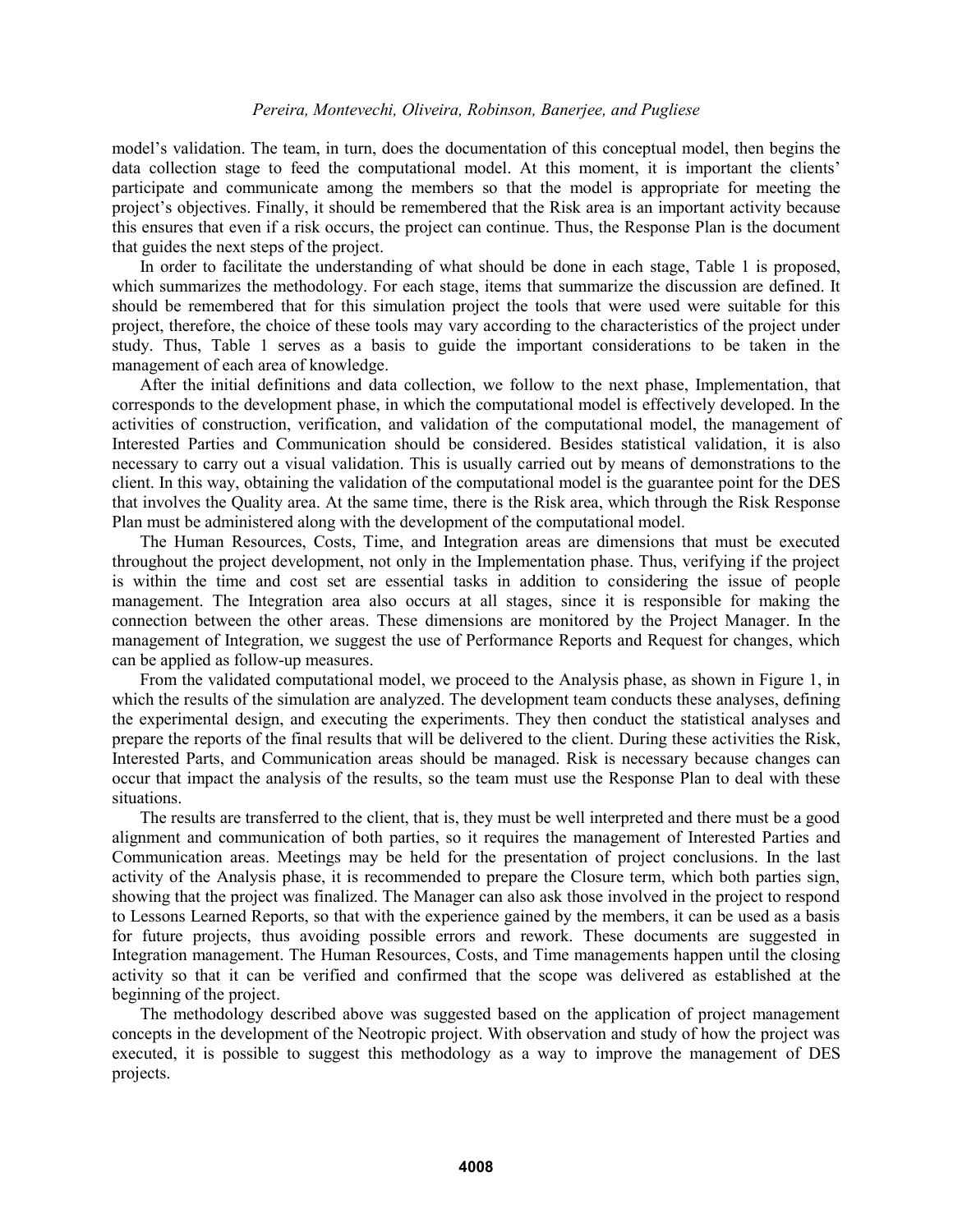| Areas of<br>Knowledge  | <b>Items</b>                                                                                  |
|------------------------|-----------------------------------------------------------------------------------------------|
| 1. Scope               | 1.1 Meetings with client to understand the objectives of the project                          |
|                        | 1.2 Elaboration of scope adding information as deadline, budget, and people (document)        |
|                        | 1.3 Agreement between client and team on the scope                                            |
|                        | 1.4 Control and monitor the execution of the project within the delimitation of the scope     |
| 2.<br>Procurement      | 2.1 Check what needs to be bought                                                             |
|                        | 2.2 Conduct the effective purchase of equipment                                               |
|                        | 2.3 Control and monitor the procurement process (document)                                    |
|                        | 2.4 Store the purchasing documents as receipts                                                |
| 3. Interested<br>Parts | 3.1 Identify the people involved into the project                                             |
|                        | 3.2 Define level of influence of each person and how they are directly related to the project |
|                        | 3.3 Identify type of interest, power, and influence of people and define how to manage them   |
|                        | 3.4 Develop a strategy to manage conflicts between the members that can happen                |
| 4.<br>Communication    | 4.1 Define members who are directly connected to the project                                  |
|                        | 4.2 Define model of communication between members of development team and client              |
|                        | 4.3 Establish communication tools (e-mail, telephone, meeting, web systems, etc.)             |
|                        | 4.4 Control and monitor whether the relationship between members is successful                |
|                        | 4.5 Drive improvements in communication model, if necessary                                   |
| 5. Human<br>Resources  | 5.1 Interview people to fill job positions                                                    |
|                        | 5.2 Conduct the procedures for hiring people                                                  |
|                        | 5.3 Define the workload, responsibilities, and remuneration of each member                    |
|                        | 5.4 Manage conflicts that can occur among members                                             |
| 6. Time                | 6.1 Elaborate the schedule of activities                                                      |
|                        | 6.2 Define the main deliverables and deadlines for the client                                 |
|                        | 6.3 Detail tasks in subtasks and establish deadline to execute them                           |
|                        | 6.4 Define the person responsible for executing each one of the tasks and subtasks            |
|                        | 6.5 Build network diagram which represent in a flowchart the main deliverables                |
|                        | 6.6 Develop Work Breakdown Structure (WBS) and Gantt chart                                    |
|                        | 6.7 Control and monitor the schedule during the development of the project                    |
| 7. Cost                | 7.1 Elaborate detail of human resources costs                                                 |
|                        | 7.2 Add expenses from procurement process and other expenses                                  |
|                        | 7.3 Control and monitor the process of detailing of the cost (document)                       |
| 8. Risk                | 8.1 Identify the main risks of the project                                                    |
|                        | 8.2 Categorize risks at levels: managerial, organizational, technical, and external           |
|                        | 8.3 Separate the risks between positive and negative                                          |
|                        | 8.4 Conduct SWOT analysis and Probability and Risk Matrix                                     |
|                        | 8.5 Prepare response plans for these risks, if they occur                                     |
| 9. Quality             | 9.1 Define the criteria which will measure the quality of the project                         |
|                        | 9.2 Establish and apply measure tools                                                         |
|                        | 9.3 Control and monitor the process                                                           |
| 10. Integration        | 10.1 Elaborate the Project Charter and Management Plan (documents)                            |
|                        | 10.2 Develop Follow-up and Monitoring Report (documents)                                      |
|                        | 10.3 Manage Change Request (document)                                                         |
|                        | 10.4 Construct Closing Term and Lessons Learned Reports (documents)                           |

Table 1: Methodology for project management of DES summarized in items.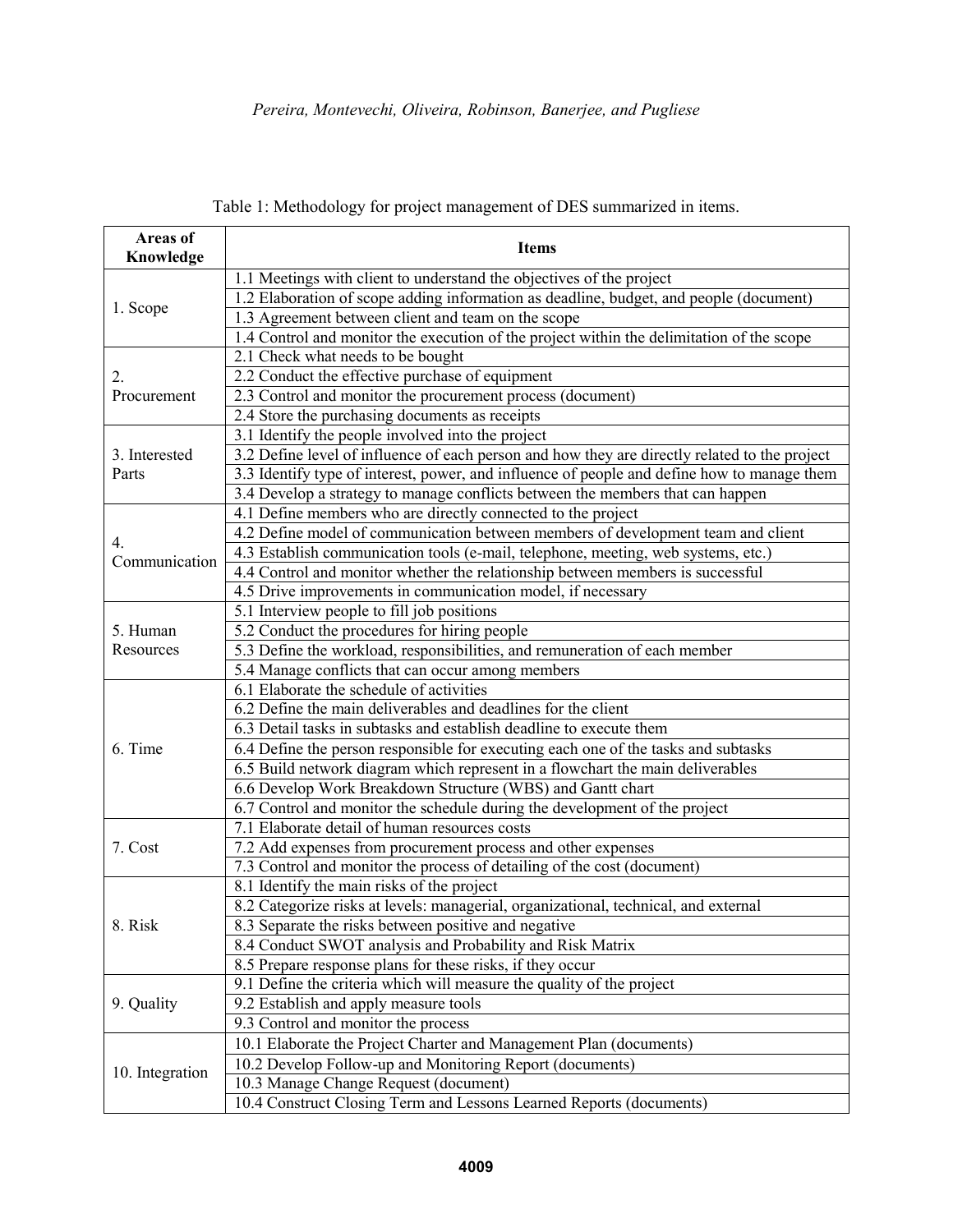### **5 RESULTS**

As presented in section three, two approaches of analysis were used in this research: quantitative and qualitative. The quantitative analysis had the intention to validate the methodology by analyzing statistically the items proposed in Table 1. The analysis and findings are reported in details in Pereira (2017). Of all proposed items only two have not been statistically validated by the analysis: "5.2 - Conduct the procedures for hiring people" and "8.3 - Separate the risks between positive and negative".

The qualitative analysis consisted of identifying the opinion of the analysts with regard to the proposal developed in this article. Thus, two questionnaires were prepared and sent by e-mail to those members involved in the Neotropic project. The answers were summarized in the following list. These answers evaluated positively the methodology used.

- Research and development projects offer many complex problems and must be solved quickly, companies undergo constant and frequent changes, in this way, we must align with the company;
- Due to the fact that the company is from the electronic sector, products become obsolete fast, in this way, conceptual mapping may not represent the real process, since it has already undergone changes, therefore, new changes are necessary;
- Align project goals with company goals;
- The support of the team members and the company leaders were fundamental for the good development of the project;
- The monitoring of the tasks by the analysts and the collaboration of the employees in the proposed operational changes were important for the motivation of the trainees;
- Project management concepts helped to understand what could be improved;
- The planning was well thought out from the beginning; this is an important point to be considered;
- The fact of carrying out the weekly monitoring of planned and developed activities together with the well-structured communication contributed to the good progress of the project;
- The methodology aided during the development process by offering documents and tools that organized the project over its execution time;
- The methodology also helped in the organization and facilitation in sharing the documents with the members and clients;
- The methodology assisted in proving the results presented to the client, guaranteeing their satisfaction;
- A specific tool for solving a problem should not be established. First, is necessary to understand the problem and then select the appropriate tool for the solution of that problem;
- It is not advantageous to be held hostage by just one tool of Operational Research. The combination of different techniques can provide excellent results for the studied case;
- In real projects, a lot of changes can happen, unlike the theoretical problems of books. This project, for example, presented many changes. Some of them resulted in complex problems and altered the project schedule;
- Often, it is necessary to fight against the mentality of resistance to change by employees.

As can be observed by the previous list, the proposed methodology was well received by the respondents. The application of  $PMBOK^{\circledcirc}$  helped in the structuring of the processes of management of the simulation. The use of the  $PMBOK^{\circledast}$  made it possible to provide a guide for the simulation specialists, i.e. to start a simulation project it is necessary to think, for example, if the team has all the equipment and software needed to execute the project. It is necessary to think about the people who will be part of the project teams, how long they will be allocated to these activities, and how long it will take to execute each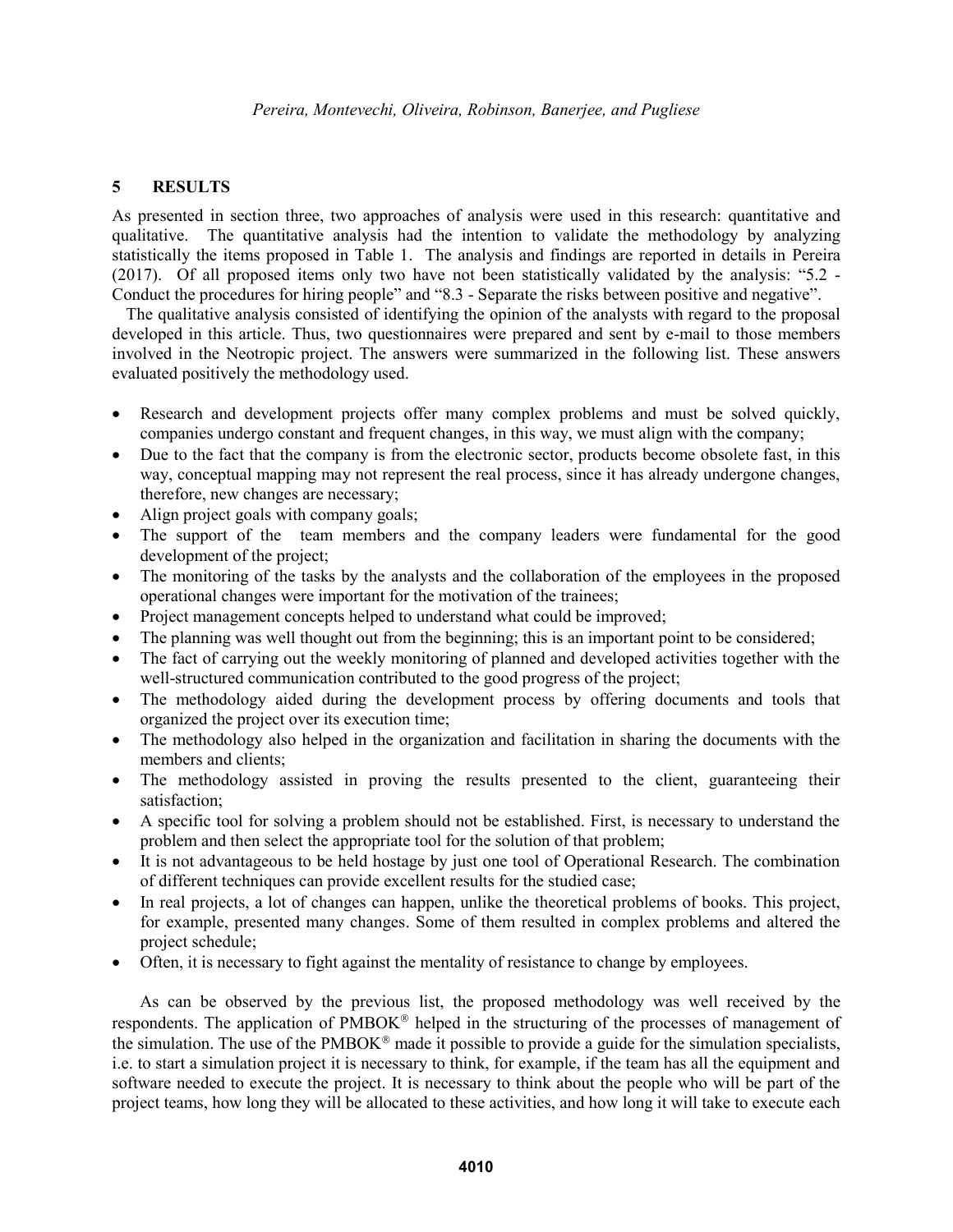one. It is necessary to think about the total costs. In general, the use of the PMBOK $\mathscr P$  helped to improve the execution of the tasks to be performed by the analysts and mainly to facilitate the management of the project by the project manager.

It is important to say that  $PMBOK^{\circledast}$  is a generic guide that can be used to manage any project, not just in simulation projects. The PMBOK<sup>®</sup> can be very useful in many cases as it covers all areas of knowledge related to a project. However, this does not mean that every project should use this management structure, since many of the areas of knowledge discussed by the  $PMBOK^{\circledcirc}$  may not be useful to all project types.

There are some project types where the use of other methodologies is better than  $PMBOK^{\circledcirc}$  because they fit more effectively into the project in question.  $PMBOK^{\circledcirc}$  is more suited to large projects involving many people and requiring certain decisions to be made on the basis of consistent analysis.

# **6 CONCLUSION AND FURTHER WORK**

This paper studies the area of Project Management within a real-life DES project. The paper aims to propose a specific management methodology for DES projects. The work was done in a high-tech company that produces scanners and tags. The case was monitored and Action Research was applied.

A review of the project and adopted methodology shows that members involved in the Neotropic project were positive about the approach taken. They provided some tips and advice that can help beginners and inexperienced analysts to avoid mistakes and rework.

The application of the  $PMBOK^{\circledR}$  could offer a better structure for the management of a DES project in helping analysts to think what points are important to be considered before a simulation project starts and during the execution of the tasks. In addition to offering a discussion on the ten areas of knowledge proposed by the PMBOK®, with this, analysts can take the proposal as the basis for the development of their project. They can also select the elements that they deem necessary for a specific case study. The application presented here is a generic way of developing simulation projects, but analysts can use this in any way they deem appropriate for their projects.

In conclusion, we have shown that it is possible to combine the principles of Project Management with a DES project. The PMBOK<sup>®</sup> approach brought improvements to the management process of the simulation project such as facilitation, streamlining, and organization of processes, seeking to ensure customer satisfaction. These are essential elements to improve the quality assurance and success of any project.

As future work, we suggest the replication of the proposal presented in different simulation projects in order to obtain knowledge that can improve this idea, incorporating new and different techniques, for example, software that can help the process management such as Gantt Chart and tasks follow-up that the manager can see the updates in real time. Also, we suggest that this proposal can be replicated in a different type of the simulation cases, for example, in services fields, in order to identify if it fits better in this type of simulation project.

#### **ACKNOWLEDGMENTS**

The research described here was carried out with support from Honeywell<sup>®</sup>, CAPES (Coordenação de Aperfeiçoamento de Pessoal de Nível Superior), FAPEMIG (Fundação de Amparo à Pesquisa do Estado de Minas Gerais, and CNPq (Conselho Nacional de Desenvolvimento Científico e Tecnológico - National Counsel of Technological and Scientific Development).

#### **REFERENCES**

Andersen, E. S. 2016. "Do Project Managers have Different Perspectives on Project Management?" *International Journal of Project Management* 34(1):58-65.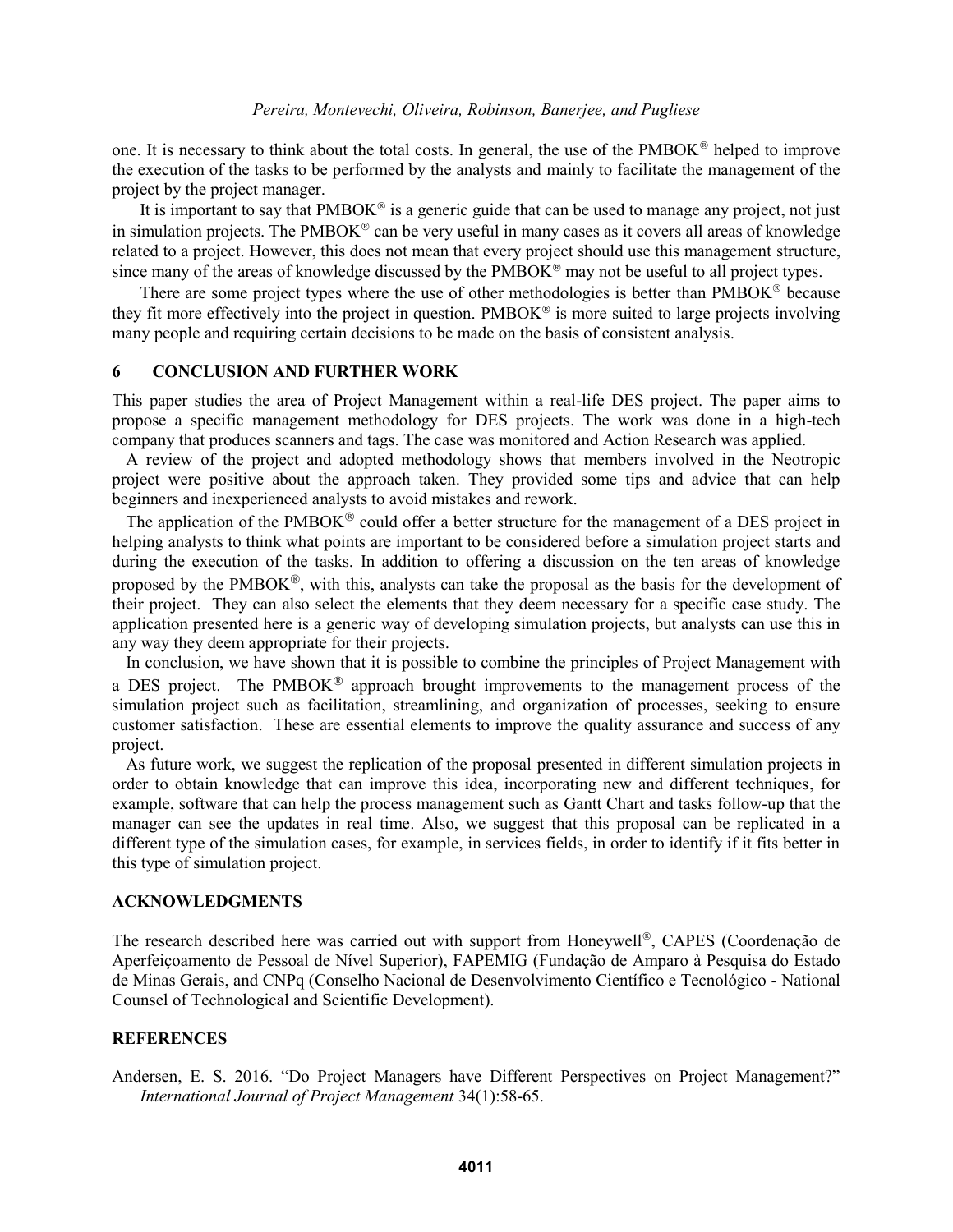- Balci, O. 1989. "How to Assess the Acceptability and Credibility of Simulation Results". In *Proceedings of the 1989 Winter Simulation Conference*, edited by E. A. MacNair et al., 62–71. Piscataway, New Jersey: IEEE.
- Balci, O. 2011. "How to Successfully Conduct Large-scale Modeling and Simulation Projects". In *Proceedings of the 2011 Winter Simulation Conference,* edited by S. Jain et al., 176-182. Piscataway, New Jersey: IEEE.
- Banks, J., J. S. Carson, B. L. Nelson, and D. M. Nicol. 2009. *Discrete-Event System Simulation*. 5rd ed. Upper Saddle River, New Jersey: Prentice-Hall, Inc.
- Christensen, L. C., T. R. Christiansen, Y. Jin, J. Kunz, and R. E. Levitt. 1999. "Modeling and Simulating Coordination in Projects". *Journal of Organizational Computing and Electronic Commerce* 9(1):33- 56.
- Harrel, C. R., B. K. Ghosh, and R. Bowden. 2000. *Simulation Using ProModel®.* McGraw-Hill: Pennsylvania Plaza, New York City.
- Hugan, J. C. 2014. "A Practical Look at Simulation Project Management". In *Proceedings of the 2014 Winter Simulation Conference*, edited by E. Tolk et al., 98-102. Piscataway, New Jersey: IEEE.
- Mello, C. H. P., J. B. Turrioni, A. F. Xavier, and D. F. Campos. 2012. "Pesquisa-Ação na Engenharia de Produção: Proposta de Estruturação para sua Condução". *Revista Produção*, 22(1):1-13.
- Montevechi, J. A. B., F. Leal, A. F. Pinho, R. F. S. Costa, M. L. M. Oliveira, and A. L. F. Silva. 2011. "Conceptual Modeling in Simulation Projects by Mean Adapted IDEF: An Application in a Brazilian Tech Company". In *Proceedings of the 2014 Winter Simulation Conference*, edited by E. Tolk et al., 1624-1635. Piscataway, New Jersey: IEEE.
- Pereira, T. F. 2017. *Metodologia para Gerenciamento de Projetos de Simulação a Eventos Discretos baseada no PMBOK: Pesquisa-ação em uma empresa de alta tecnologia*. PhD Thesis. Institute of Production and Management Engineering, Federal University of Itajubá, Itajubá – MG, Brazil.
- Pereira, T. F., J. A. B. Montevechi, R. C. Miranda, and J. D. Friend, 2015. "Integrating Soft Systems Methodology to aid Simulation Conceptual Modeling". *International Transactions in Operational Research* 22(2):265-285.
- Peruchi, R. S. 2014. MDMAIC: Um Roadmap Seis Sigma Multivariado. MSc Dissertation. Institute of Production and Management Engineering, Federal University of Itajubá, Itajubá – MG, Brazil.
- Pmbok Guide. 2013. A *Guide to the Project Management Body of Knowledge: PMBOK® Guide*. Project Management Institute: Newtown Square, PA, USA.
- Sadowski, D. A. and M. R. Grabau. 1999. "Tips for Successful Practice of Simulation". In *Proceedings of the 1999 Winter Simulation Conference*, edited by P. A. Farrington et al., 60-66. Squaw Peak, Piscataway, New Jersey: IEEE.
- Skoogh, A. and B. Johansson. 2008. "A Methodology for Input Data Management in Discrete Event Simulation Projects". In *Proceedings of the 2008 Winter Simulation Conference*, edited by S. J. Mason et al., 1727-1735. Piscataway, New Jersey: IEEE.
- Sturrock, D. T. 2014. "Tutorial: Tips for Successful Practice of Simulation". In *Proceedings of the 2014 Winter Simulation Conference*, edited by A. Tolk et al., 90-97. Piscataway, New Jersey: IEEE.
- Tako, A. A. 2014. "Exploring the Model Development Process in Discrete-Event Simulation: Insights From Six Expert Modellers". *Journal of the Operational Research Society* 66(5):747-760.

# **AUTHOR BIOGRAPHIES**

**TÁBATA FERNANDES PEREIRA** is a Professor of Business Management at Federal University of Itajubá in Itabira campus. She is PhD in Industrial Engineering at Federal University of Itajubá with sandwich period at Texas A&M University as a Visiting Scholar. She received her Master degree in Industrial Engineering from the Federal University of Itajubá, and BS in Information Systems from Research and Education Foundation of Itajubá. Her email is tabatafp@unifei.edu.br.